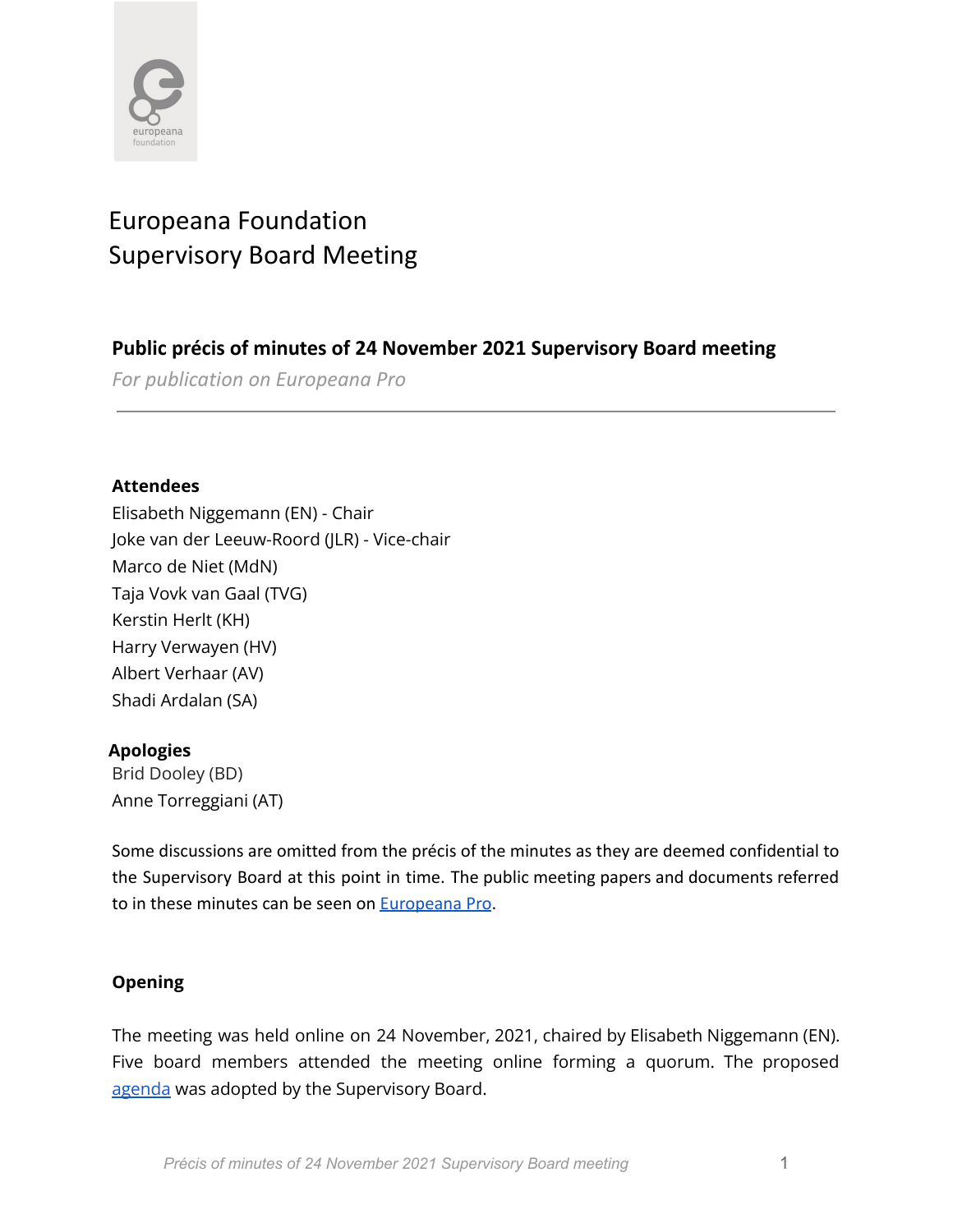

Europeana Aggregators' Forum is represented by Marco Rendina on the Advisory Board, despite the fact that he's no longer the chair of the EAF. The same scenario goes for Georgia Angelaki who steps down from the Management Board of ENA in January 2022, but continues on the Advisory Board until the end of her term.

## **I. Minutes, actions and decisions from 28 September and meeting**

The board adopted [Paper](https://docs.google.com/document/d/13QNxd5yBhZKBvsqeYZmjEjXkTeFguHNX5la8s14l4tY/edit) 1A minutes of 28 September 2021 meeting, Paper 1B the public précis of those minutes, and Paper 1C minutes of 2 November 2021 extraordinary meeting. Actions and decisions from the last meeting are complete.

#### **II. Succession and governance**

The Board discussed the Europeana Foundation governance, succession in the Supervisory Board and working with the Advisory Board.

#### **III. Europeana Foundation management, operational and business plan update**

The Board discussed Europeana DSI-4 Year 3 review and preparation for the tender and the hybrid working culture.

COVID policies remain in place till the end of the year. Based on the input from the Hybrid Working Group, the dialogue with our colleagues, consulting EF managers, and in depth discussions, the EF team has created a draft vision for Hybrid Working Culture, positioned as a journey:

- → Recognising that a hybrid working culture is new, which means we have to learn together, review, adapt, and be prepared to change when necessary.
- $\rightarrow$  As an organisation, we want to be flexible, and we trust our colleagues to make their own decisions about how and where to perform their work.